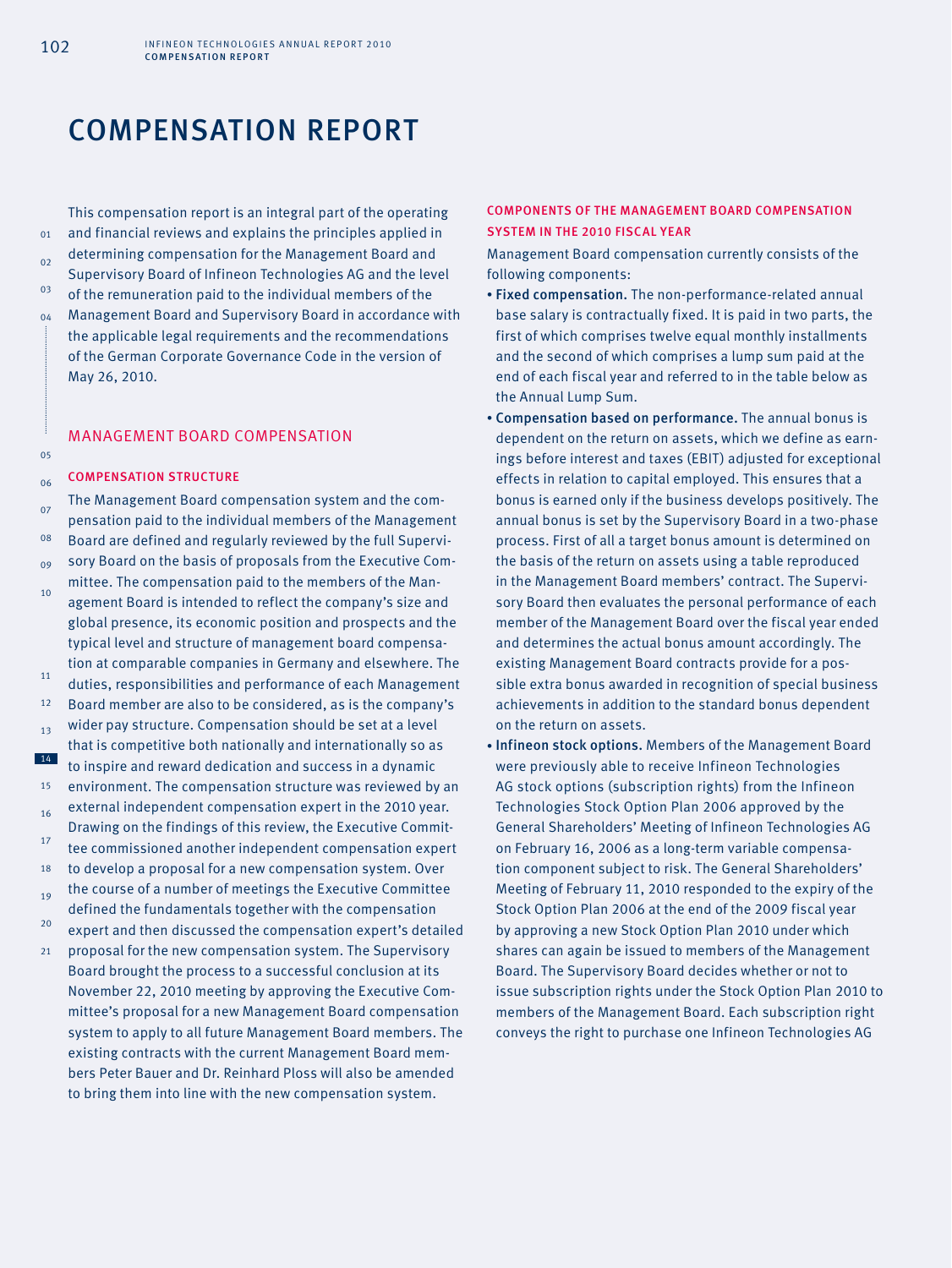share. The exercise price for a new share amounts to 120 percent of the average share price over the five trading days preceding the day of issue of the option. The options issued may only be exercised if the Infineon share price outperforms the Philadelphia Semiconductor Index (SOX). The initial reference figures (100 percent) for this purpose are the arithmetic mean of the Infineon share price and the daily closing price of the SOX over a three-month period following the issue of the subscription rights. The Infineon share price must then exceed the SOX (daily closing price), as measured using the respective reference values, at least once on at least ten consecutive trading days in the period beginning one year after the issue of the subscription rights and lasting until the end of their lifetime. Details of our Stock Option Plan 2010 may be found in note 32 to the consolidated financial statements for the 2010 fiscal year and on the company website at www. infineon.com, which contains the full text of the plan.

## MANAGEMENT BOARD COMPENSATION IN THE 2010 FISCAL YEAR Total cash compensation

The serving members of the Management Board in the 2010 fiscal received total fixed non-performance-related compensation of €4,053,593 (previous year: €3,605,108) for their service. In view of the economic situation, the members of the Management Board decided in February 2009 voluntarily to forego part of their fixed salaries for the 2009 fiscal year (the CEO 20 percent, the other members of the Management Board 10 percent); no performance-related bonus was paid in the 2009 fiscal year. The full salaries were paid as usual in the 2010 fiscal year and each of the members of the Management Board also received a performance-related bonus of €786,000 (€780,000 for Dr. Schröter) for their service in the 2010 fiscal year. The total cash compensation in the 2010 fiscal year therefore amounts to €7,191,593 (previous year: €3,605,108).

The total cash compensation paid in the 2010 fiscal year (gross without statutory deductions) consisted of the following components:

## 01 TOTAL CASH COMPENSATION

| in $\epsilon$                                             |                    | Non-performance-related compensation   |                 |                    |           | <b>Total cash</b><br>compensation |
|-----------------------------------------------------------|--------------------|----------------------------------------|-----------------|--------------------|-----------|-----------------------------------|
| Management Board member                                   | <b>Fiscal year</b> | Amount paid in<br>monthly installments | Annual Lump Sum | Other <sup>1</sup> |           |                                   |
| <b>Peter Bauer</b><br>(CEO)                               | 2010               | 700,000                                | 700,000         | 40,979             | 786,000   | 2,226,979                         |
|                                                           | 2009               | 700,000                                | 420,000         | 35,087             |           | 1,155,087                         |
| Prof. Dr. Hermann Eul                                     | 2010               | 450,000                                | 450,000         | 13,432             | 786,000   | 1,699,432                         |
|                                                           | 2009               | 450,000                                | 360,000         | 13,590             |           | 823,590                           |
| Dr. Reinhard Ploss                                        | 2010               | 350,000                                | 350,000         | 10,846             | 786,000   | 1,496,846                         |
|                                                           | 2009               | 350,000                                | 280,000         | 10,616             |           | 640,616                           |
| Dr. Marco Schröter <sup>2</sup><br>(until August 4, 2010) | 2010               | 458,333                                | 500,000         | 30,003             | 780,000   | 1,768,336                         |
|                                                           | 2009               | 500,000                                | 400,000         | 85,815             |           | 985,815                           |
| <b>Total</b>                                              | 2010               | 1,958,333                              | 2,000,000       | 95,260             | 3,138,000 | 7,191,593                         |
|                                                           | 2009               | 2,000,000                              | 1,460,000       | 145,108            |           | 3,605,108                         |

1 The compensation included under "Other" comprises primarily the monetary value of the provision of a company car and insurance contributions. 2 The annual lump sum of €500,000 and the annual bonus of €780,000 for the 2010 fiscal year are part of the final payment to Dr. Schröter of €1,280,000 in accordance with the termination agreement.

## Stock-based compensation

The General Shareholders' Meeting of February 11, 2010 responded to the expiry of the Stock Option Plan 2006 at the end of the 2009 fiscal year by approving a new Stock Option Plan 2010. The Supervisory Board decided to issue stock options to the members of the Management Board under this new plan at its meeting on November 22, 2010, with Mr. Bauer, as Chief Executive Officer, to receive 200,000 stock options and Prof. Dr. Eul and Dr. Ploss each to receive 120,000 stock options. The fair market value of these stock options depends in particular on the exercise price, that is to say on the price

of the Infineon share on the last five trading days prior to the award of the stock options. It is intended that the date of award for Management Board members and company employees alike will be December 16, 2010. In addition Mr. Bauer still holds a total of 275,000 stock options and Prof. Dr. Eul a total of 180,000 stock options received in previous years under the Stock Option Plan 2006 and the Long Term Incentive Plan 2001 in their capacity as members of the Management Board. Dr. Ploss has not received any stock options as a member of the Management Board. The exercise prices for these stock options range between €8.20 and €13.30 and the options expire by February 2013 at the latest.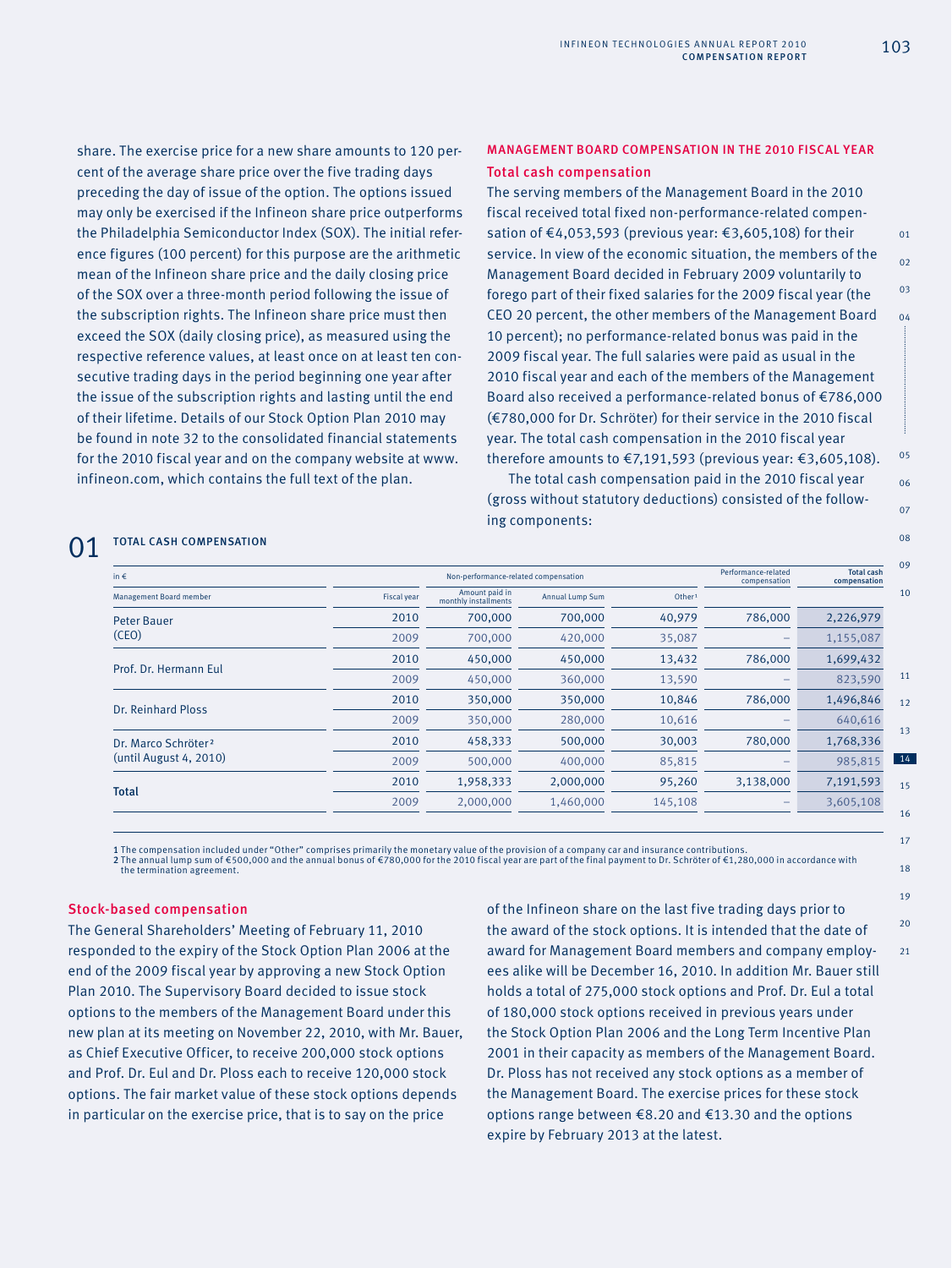## COMMITMENTS TO THE MANAGEMENT BOARD ON TERMINATION OF EMPLOYMENT

#### Allowances and pension entitlements in the 2010 year

The serving members of the Management Board are contractually entitled to a fixed pension payment that increases by €5,000 (and in the case of Mr. Bauer, by €10,000) annually for each full year of service on the Management Board until a maximum amount is attained. A total of €1,165,159 was expensed and added to pension reserves (previous year: €786,292) in this connection in accordance with IFRS for the active members of the Management Board in the 2010 fiscal year. Pension entitlements for former members of the Management Board normally begin from age 65 (and in the case of Mr. Bauer, from age 60), but may be paid earlier if a member leaves for medical

reasons. According to our agreement with Mr. Bauer, which deviates from this model, he is entitled to a pension before age 60 if his contract is not renewed, provided that there is no good cause for a revocation of the appointment in accordance with Section 84 (3) of the German Stock Corporation Act. In any case of pension payment before age 65 (in the case of Mr. Bauer, before age 60), however, the Management Board member concerned must allow income from other employment and self-employed activities to be set off against up to 50 percent of the respective pension entitlements.

The following overview shows the annual pension entitlements at the beginning of retirement for the Management Board members serving in 2010 on the basis of the entitlements already vested:

## 02 PENSION ENTITLEMENTS

| 06 |                                           |                                                                              |                |                                                                                                     |
|----|-------------------------------------------|------------------------------------------------------------------------------|----------------|-----------------------------------------------------------------------------------------------------|
| 07 | in $\epsilon$<br>Management Board member  | <b>Pension entitlements</b><br>(annual) as of beginning<br>of pension period | Maximum amount | <b>Expenses in connection</b><br>with increase in pension<br>reserves in 2010 fiscal<br>year (IFRS) |
| 08 | Peter Bauer (CEO)                         | 300,000                                                                      | 400,000        | 282,926                                                                                             |
| 09 | Prof. Dr. Hermann Eul <sup>1</sup>        | 210,000                                                                      | 270,000        | 253,013                                                                                             |
|    | Dr. Reinhard Ploss                        | 180,000                                                                      | 210,000        | 200,892                                                                                             |
| 10 | Dr. Marco Schröter (until August 4, 2010) | 100,000                                                                      | 100,000        | 428,328                                                                                             |
|    | Gesamt                                    | 790,000                                                                      | 980,000        | 1,165,159                                                                                           |
|    |                                           |                                                                              |                |                                                                                                     |

1 Pension entitlement of €220,000 in accordance with the termination agreement on switching to Intel.

12 13 14 15 16 17 18 19  $20$ Our contract with Mr. Bauer also provides for a onetime transitional allowance to be paid when he leaves the company due to retirement or for other reasons. This transitional allowance is equivalent to one year's remuneration, composed of the last twelve monthly basic salary installments and a sum amounting to the average of the bonus sums received over the last three fiscal years prior to his leaving the company. The transitional allowance will not be paid if the Management Board member resigns without prompting on the part of the company or if the company has good cause to terminate his employment.

#### 21 Early termination of contract

The current contracts with the members of the Management Board include a change-of-control clause: a change of control for the purposes of this clause occurs when a third party, individually or in cooperation with another party, acquires 30 percent of the voting rights in Infineon Technologies AG as defined in Section 30 of the German Securities Acquisition

and Takeover Act (Wertpapiererwerbs- und Übernahmegesetz). Management Board members may resign and terminate their contracts within twelve months of the announcement of such a change of control if the exercise of their office and the fulfillment of their contract have become intolerable to them, for example, as a result of a material reduction in the areas under their control. In such an event, members of the Management Board are entitled to a continuation of their annual target income for the full remaining duration of their contracts and in any case for a minimum of two years. The amount due is based on the annual target income in the year of departure from the company with the variable components calculated assuming a return on assets of 6 percent. If Infineon Technologies AG removes a member of the Management Board and terminates the associated contract within twelve months of the announcement of a change of control, the Management Board member concerned is entitled to a continuation of the annual target income for the full remaining duration of the contract and in any case for a minimum of three years. The respective pension

05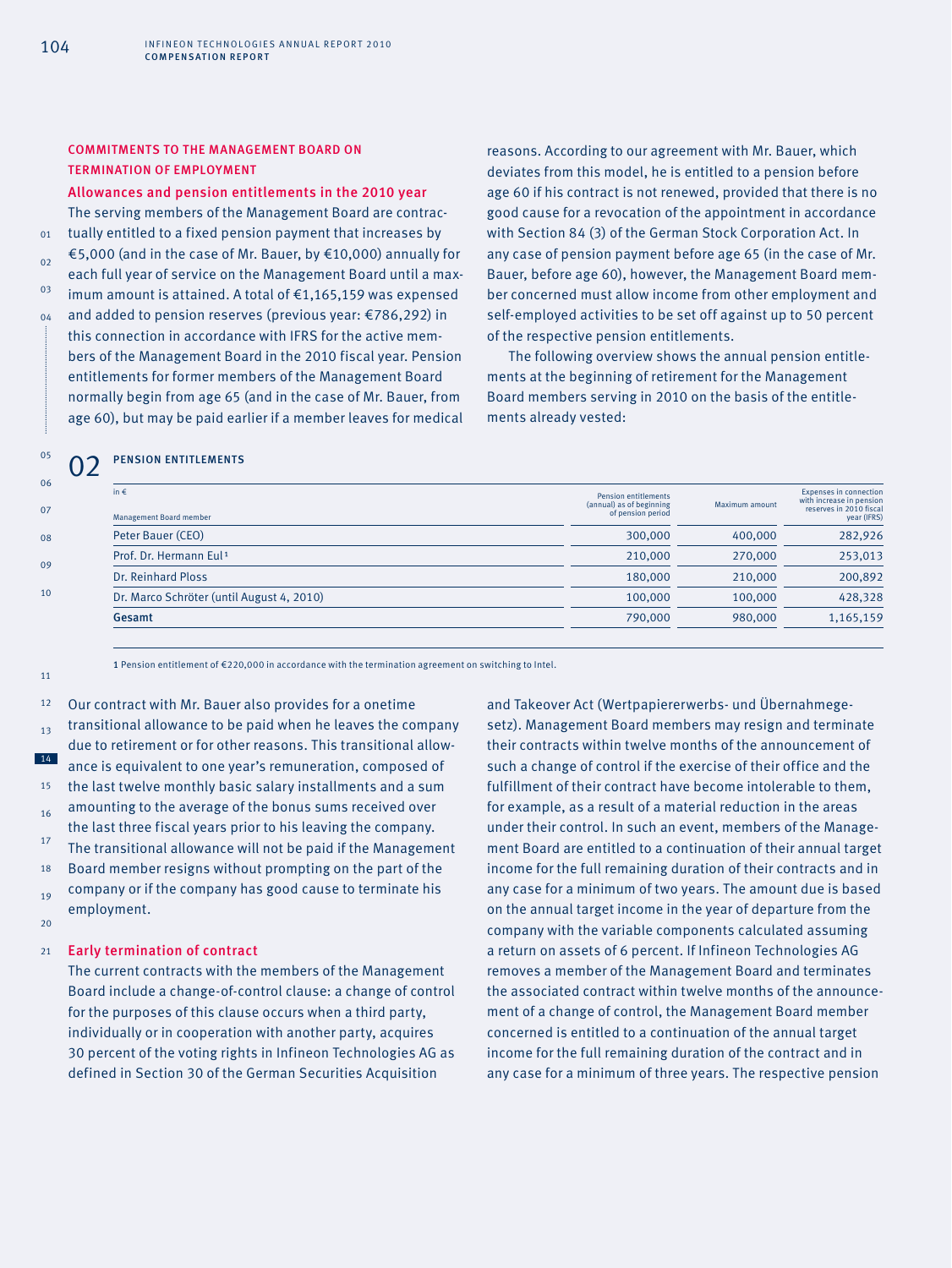entitlements of the Management Board members remain unchanged. However these rights of Management Board members in the event of a change of control do not apply if the company would have been entitled to terminate the member's appointment under Section 84 (3) of the German Stock Corporation Act (Aktiengesetz).

Dr. Schröter and the Supervisory Board of Infineon Technologies AG reached an agreement on the cancellation of Dr. Schröter's contract by mutual consent in August 2010. Dr. Schröter received a final payment of €1,280,000 in settlement of his contractual claims to an annual lump sum of €500,000 and a performance-related annual bonus of €780,000 for the 2010 fiscal year. Severance pay amounting to €3,500,000 and payable in two installments was also agreed with Dr. Schröter to settle all future claims under and in connection with his contract. Dr. Schröter received the first installment at the end of the 2010 fiscal year.

Prof. Dr. Eul will leave the company's Management Board and switch to Intel on completion of the sale of Infineon Technologies AG's Wireless Solutions Business to Intel Corporation, which is currently expected to take place in the first calendar quarter of 2011. The company has accordingly concluded an agreement with Prof. Dr. Eul concerning the termination of his contract. This agreement provides for Prof. Dr. Eul to receive an additional bonus equivalent to his annual target income for the period through the end of the original term of his contract assuming a notional return on assets of 10 percent. The Supervisory Board will also grant Prof. Dr. Eul a further additional bonus of up to €900,000 at its discretion if the sale is completed on terms particularly favorable to the company. It has also been agreed with Prof. Dr. Eul that he will receive an annual pension of €220,000 payable from the date of his 65th birthday. Any other payments received will not be offset against this amount. The stock option entitlements awarded to Prof. Dr. Eul prior to his leaving the company will continue to apply just as if Prof. Dr. Eul had remained with the company until they matured.

The Management Board contracts otherwise contain no promises of severance pay for situations in which contracts are terminated early.

## Fringe benefits and other awards in the 2010 fiscal year

- The members of the Management Board received no fringe benefits in addition to the components listed under "Other" in the compensation table.
- The company does not provide loans to Management Board members.
- The members of the Management Board received no thirdparty payments or promises of third-party payments in connection with their activities on the Management Board in the 2010 fiscal year.
- We maintain directors' and officers' group liability insurance ("D&O insurance"). The D&O insurance policy covers personal liability in the event of claims made against members of the Management Board for indemnification of losses incurred in the exercise of their duties. The current terms of the Management Board contracts provide for the application of a deductible amounting to 25 percent of the non-performance-related basic annual salary (deductible as described in Section 93 (2) of the German Stock Corporation Act in conjunction with Section 23 (1) of the introductory provisions to the German Stock Corporation Act). Once the current Management Board contracts have been amended to reflect the new compensation system, however, the deductible to be applied will be 10 percent of the loss up to a maximum of one and a half times the annual fixed compensation of the Management Board member in accordance with Section 93 (2) of the German Stock Corporation Act. New Management Board contracts concluded will be subject to the same provision.
- 13 14 15 16 17 18 19  $20$  $21$ • We have entered into a restitution agreement with each member of the Management Board. These agreements provide for the company to cover, to the extent permitted by law, all costs and expenses incurred by Management Board members in the exercise of their duties for the company in connection with legal, governmental, regulatory and parliamentary proceedings and investigations and with arbitration proceedings. However the agreements specifically exclude any restitution of costs insofar as the proceedings concern an action or omission on the part of the Management Board member that constitutes a culpable breach of the Management Board member's duty of care pursuant to Section 93 (2) of the German Stock Corporation Act.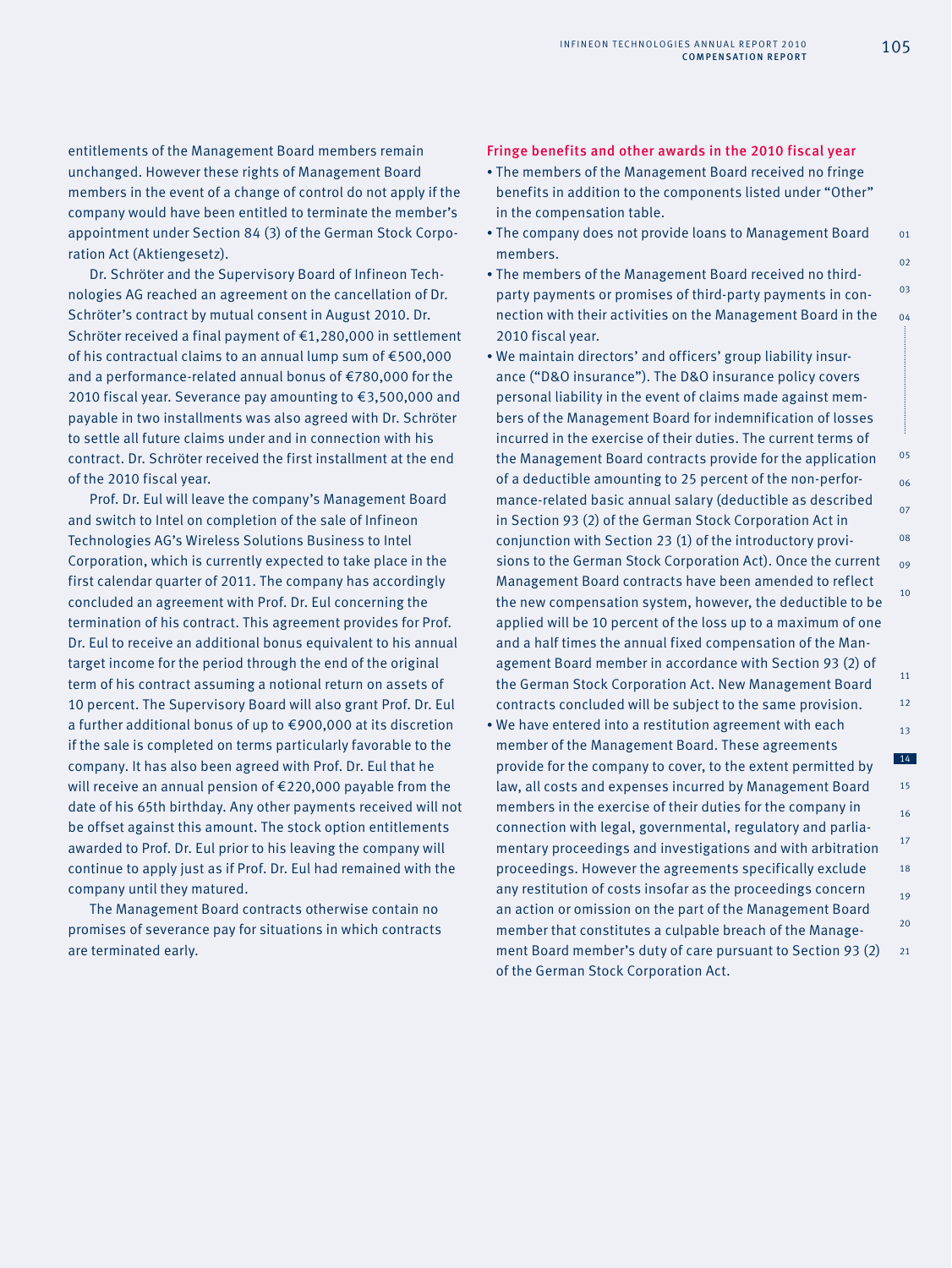## PAYMENTS TO FORMER MEMBERS OF THE MANAGEMENT BOARD IN THE 2010 FISCAL YEAR

Former members of the Management Board received total severance and pension payments of €3,373,352 (previous year: €1,798,225) in the 2010 fiscal year. This includes the first installment of the severance settlement paid to Dr. Schröter in the amount of €1,750,000. Pension reserves for former members of the Management Board amount in total as of September 30, 2010 to €36,597,097 (previous year: €27,034,008).

## COMPONENTS OF THE MANAGEMENT BOARD COMPENSATION SYSTEM FROM 2011 FISCAL YEAR

It is intended that the members of the Management Board will in future receive as compensation for their service target annual income comprising the following components:

05 06 • 45 percent fixed compensation. This comprises a permanently agreed basic annual salary that has no link to performance and is paid in twelve monthly installments.

07 08 09 10 • 55 percent variable compensation based on performance. This comprises three components: an annual bonus (shortterm incentive – "STI"), a multiple year bonus (medium-term incentive – "MTI") and a long-term variable compensation component (long-term incentive – "LTI").

11 12 13 14 15 16 17 18 19  $20$  $21$ The Short Term Incentive (STI) is intended to reward performance over the preceding fiscal year in line with the recent progress of the company. The STI constitutes 20 percent of the target total compensation. It is set by the Supervisory Board in a two-phase process. Two equally-weighted target functions for the key performance indicators free cash flow (FCF) and return on capital employed (ROCE) are defined at the beginning of each fiscal year and the Supervisory Board then establishes an actual figure for the bonus at the end of the fiscal year based on the extent of target attainment. The target functions are identical for all members of the Management Board and the same performance indicators are also used in principle to determine bonus payments for the company's employees. An STI is paid only if the level of target attainment reaches the 50 percent threshold for both performance indicators. No annual bonus is paid for years in which target attain-

ment falls short of this hurdle for at least one of the target parameters. Actual target attainment is determined separately for each target if the threshold is surpassed and it is this figure that is used to determine the actual amount to be paid. A cap

of 250 percent applies, meaning that the maximum amount that can be paid is 250 percent of the target STI. The Supervisory Board may in addition increase or reduce the amount to be paid in each case by up to 50 percent as it sees fit based on the performance of the Management Board as a whole and taking account of the position of the company and any exceptional effects. A lower limit applies in this case such that the amount to be paid cannot be less than the amount that would be due given 50 percent target attainment. In addition the Supervisory Board retains the option of granting an additional bonus for special achievements.

A new compensation component in the form of a mediumterm incentive plan (MTI) has been introduced to reward sustained performance by the Management Board in line with the medium-term progress of the company. In combination with the Long Term Incentive this MTI ensures that the variable compensation components comply with the new requirements under stock corporation law for a multiple-year assessment basis. The MTI constitutes 20 percent of the target total compensation. Each tranche of the MTI has a term of three years and is paid in cash on maturity. The target figures for ROCE and FCF are the same as the STI targets defined in advance every year for the next year of the three-year period. The level of target attainment for both the ROCE target and the FCF target must reach a threshold of 50 percent in every year of the relevant three-year period, otherwise the level of target attainment for the purposes of the MTI is set to zero for the year concerned. If the threshold is achieved, the actual overall level of target attainment for the STI in the relevant year also applies for the purposes of the MTI. The MTI to be paid at the end of the three-year period is determined by calculating the arithmetic mean of the three annual target attainment levels. The MTI is paid as calculated even if the mean level of target attainment for the three-year period is below the 50 percent threshold. The Supervisory Board may increase or reduce the amount to be paid under the MTI in each case by up to 50 percent as it sees fit based on the performance of the Management Board as a whole and taking account of the current position of the company and any exceptional effects. No lower limit applies in this case, meaning that the MTI is different in this respect to the STI. In addition, a cap of 200 percent applies, meaning that the maximum amount that can be paid is 200 percent of the target MTI.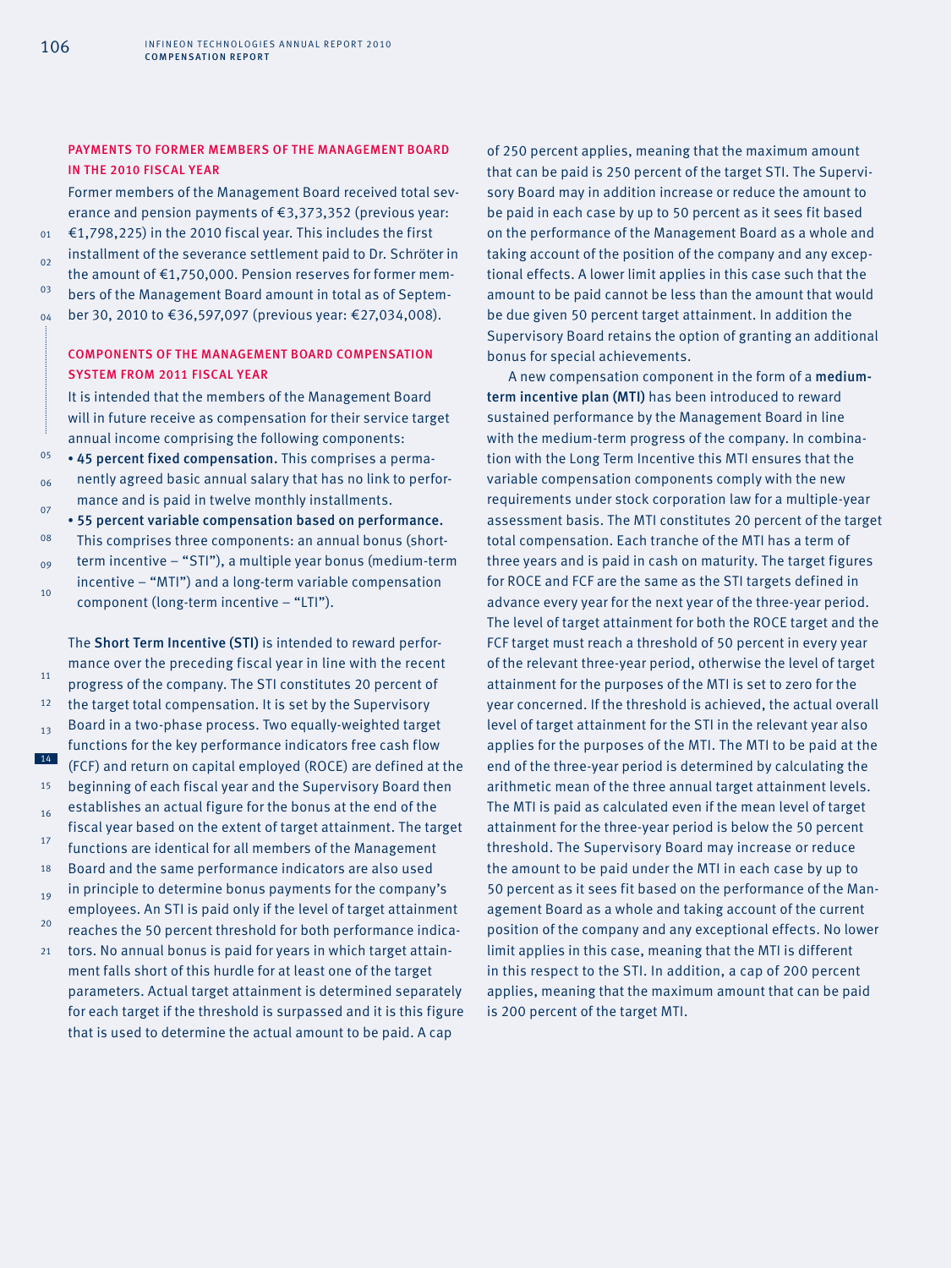Current Management Board members Peter Bauer and Dr. Reinhard Ploss are covered by a transitional arrangement in respect of the MTI for the 2011 and 2012 fiscal years under which (i) a level of target attainment of at least 50 percent is guaranteed in each case and (ii) the MTI will be calculated using the actual level of target attainment for the year at the end of the first year and the average of the target attainment levels over the two years at the end of the second year but with a minimum level of 50 percent in each case.

The Long Term Incentive (LTI) is intended to reward longterm sustained performance on the part of the members of the Management Board and ensure that it is in line with the interest of the company's shareholders in a rising share price. The LTI constitutes 15 percent of the target total compensation. It is intended that the Supervisory Board will continue to award the members of the Management Board an LTI in the form of an annual tranche of stock options corresponding to the portion of the target annual income accounted for by the LTI for as long as the company maintains a stock option plan providing adequate scope to create a long-term incentive using stock options. The number of options to be awarded is in principle determined on the basis of their fair market value. If the profit from exercised stock options would amount to more than 250 percent of the target annual income accounted for by the LTI in the year concerned, a number of options will lapse such that the profit is reduced to the 250 percent mark (cap). The Supervisory Board will define suitable alternative LTI instruments if the existing stock option plans are not adequate to create a sufficient LTI.

## COMMITMENTS TO THE MANAGEMENT BOARD ON TERMINATION OF EMPLOYMENT

The pension commitments in place for the current members of the Management Board will remain unchanged. However it is intended that in future all new members of the Management Board will receive a contributory fund-based pension commitment rather than a fixed pension commitment based on years of service.

The future change-of-control clause is essentially equivalent to the existing provision except that, in accordance with the recommendation in section 4.2.3 clause 5 of the German Corporate Governance Code, the entitlements of the members of the Management Board due to any early termination of their contract in the event of a change of control are limited to the continued payment of the target annual income through the end of the term of the respective contract and in any case for no longer than 36 months.

#### SUPERVISORY BOARD COMPENSATION

### Compensation structure

Supervisory Board compensation is defined in the Articles of Association. It is intended to reflect the company's size, the duties and responsibilities of the members of the Supervisory Board and the company's economic position and performance. Supervisory Board compensation is governed by § 11 of the Articles of Association and comprises two components:

- Fixed annual compensation of €25,000 and
- a variable component in the form of 1,500 share appreciation rights per annum, which are issued and may be exercised on the same terms as provided for by the Infineon stock option plan for the company approved by the General Shareholders' Meeting for the fiscal year in which the share appreciation rights are issued. These share appreciation rights entitle the holder only to a cash settlement, however, and not to a share purchase. The basic features our Stock Option Plan 2010 may be found in note 32 to the consolidated financial statements for the 2010 fiscal year and on the company website at www.infineon.com, which contains the full text of the plan. Additional compensation is paid for certain functions within the Supervisory Board. The chairman of the Supervisory Board receives an additional 100 percent of the fixed compensation and each vice-chairman and each other member of a Supervisory Board committee, with the exception of the Nomination Committee and the Mediation Committee, receives an additional 50 percent of the fixed compensation.

Members of the Supervisory Board, moreover, are reimbursed for all expenses incurred in connection with their duties, as well as for the value-added tax apportioned to their compensation, to the extent that they can and do invoice for this separately.

Like the Management Board compensation system, however, the Supervisory Board compensation system has been examined and the company accordingly plans to propose corresponding amendments to Supervisory Board compensation at the next General Shareholders' Meeting, which is expected to take place in February 2011.